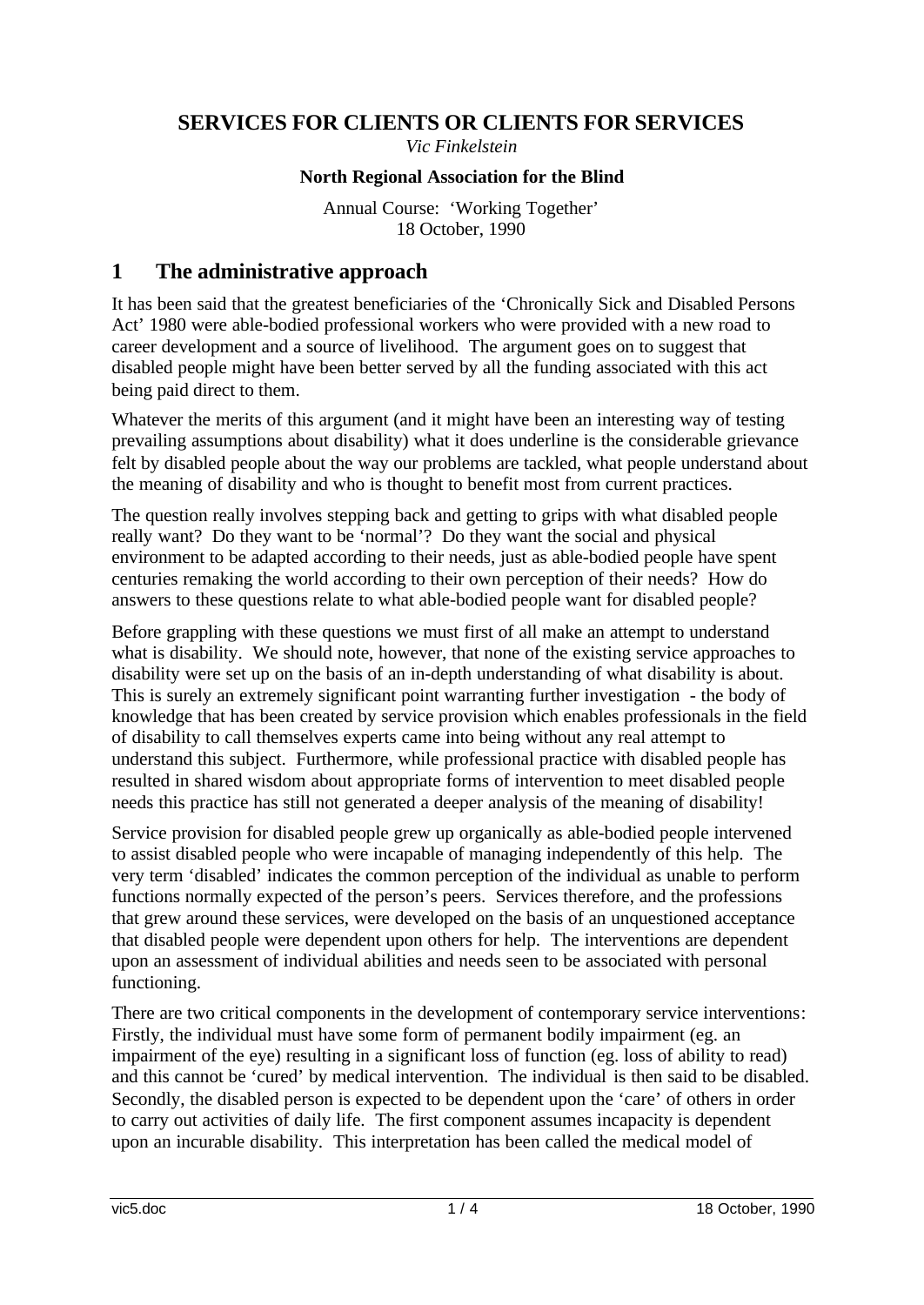disability and is believed to result in the second component of intervention involving care of the individual.

Seen together the combined 'cure' (medical approach) and 'care' (welfare approach) offered by the 'Department of Health and Social Services' can be interpreted as being unconsciously guided by an 'administrative model' of disability. This can be regarded as the prevailing dominant approach to disability in the UK. In the administrative approach the problems faced by disabled people are seen as caused by a medical condition which results in the need for social and welfare services to be administered to them.

#### **The origins of the administrative approach 2**

The problem with the administrative approach is that there is a significant misunderstanding built-in to the presumptions about the cause of a disabled person's inability to function. In my example, above, I suggested that where an impairment (impairment of the eye) is believed to result in a significant loss of function (inability to read) this is regarded as a disability. However, what is not mentioned in this interpretation of disability is that before books (or writing) were invented nobody could read. The invention of written forms of information exchange is one of the ways that sighted people have changed the world according to their own wishes. The blind person's inability to read, therefore, can be interpreted not as a loss of function but quite simply as an inability to use an able-bodied aid for information exchange.

Sighted people have designed and re-built the natural environment (and changed social forms of behaviour to fit into this environment) to such an extent that there are now few activities in modern society which can be performed without using sighted people's aids. No wonder then that blind people function at a lower level - the impairment of an eye therefore may not at all be the cause behind loss of function but rather the way able-bodied (sighted) people have created and used their aids for daily living.

From this point of view one of the most significant barriers to be created in the way of sight impaired people functioning normally was the invention of the printing press and the massive use of books, journals, newspapers, etc. The suggestion is that production on a large scale, and production designed to meet able-bodied standards, played an important role in creating the meaning of disability.

In my view the current meaning of disability has its origins in the development of the industrial revolution which eventually swept all previous social relations aside by bringing large scale manufacture and the market into total dominance over our lives.

It is well to remember that disabled people have not always been isolated from their communities (eg. contemporary literature provides ample evidence of disabled people in their communities as beggars, vagabonds, etc. This can, of course, still be seen in the third world). In these circumstances, although living standards were often appalling for most disabled people disabled people were, nevertheless, part of the community.

The introduction of machinery, on a large scale, however, meant designing the means of production for an abstract human worker (ie. for normal people - the hands). Since disabled people deviate from this 'norm' they were progressively sifted out of mainstream life and their communities. Ultimately they were put into care when there was a need to remove beggars off the streets.

It is only when this process had been completed in the twentieth century that a service structure, the professional experts on disability and the dominance of the administrative approach in dealing with the problems that disabled people face came into its own right. In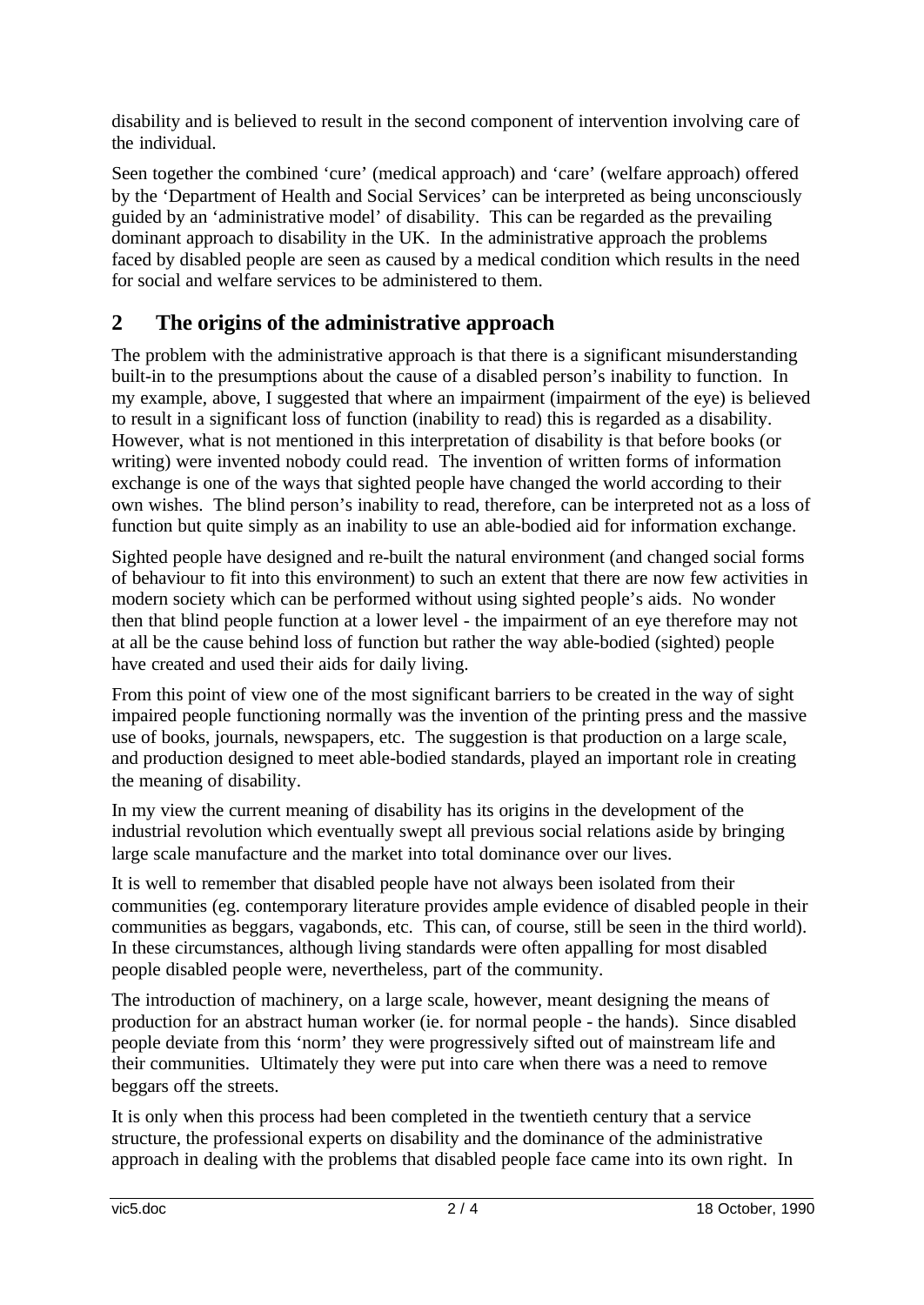other words, current services and current ideas about disability have evolved out of the 'precondition' of segregation.

# **3 Human functioning**

The design of productive processes meant that only people with average physical characteristics were expected at places of employment. Public transport, housing and education (to prepare the next generation for life in an able-bodied world) were all created for average people and this in turn presented those who deviated from this norm with an increasing array of barriers. Emphasis on education, as a pre-requisite for acquiring skills and following instructions in manufacture and the wholesale and retail sectors of the economy, added to the range of barriers disabling people with a visual impairment.

However, disabled people, like their able-bodied peers, also like to exercise their basic human abilities by imposing changes on the world to make it more comfortable for themselves. The problem is that this leads them to see their difficulties in terms of barriers which prevent functioning whereas disability experts are trained to analyse the problem by focussing on individual needs. In the face of the overwhelming control of resources by service providers and the exclusion of disabled people from decision making by prevailing able-bodied barriers disabled people have not, until very recently, been able to influence the way that the problems that disabled people face are understood and approached.

One of the most remarkable recent developments has been the more or less spontaneous and vigorous expression of the voice of disabled people around the world for a new approach to disability and disability related services.

This has taken several forms. Growing criticism of able-bodied people determining what are appropriate goals for disabled people (usually 'to be as normal as possible'), how their problems should be identified ('professional assessments'), how needs can be met ('ablebodied planned, set up and run services for disabled people') and what are acceptable public images of disabled people ('the charity profile - negative images designed to attract money'). The substance of the criticism, in my view, is concerned with the prevailing administrative approach, the dominant component being the so-called medical model.

The administrative interpretation of disability (and the medical model) perhaps finds its greatest expression in the schizophrenic labelling of disabled people as 'people with disabilities'. From a managerial and medical point of view it makes sense to divide disabled people into two. This enables able-bodied service providers to legitimise management and professional intervention in the lives of disabled people (they are the experts on disability) while at the same time professing that they are not interfering, or dominating the individual person (the individual is accepted as having right of control over themselves as a person).

Unfortunately, it is quite impossible for a disabled person to function in two halves and because disability can be overwhelming (due to the shear extent of disabling barriers) those intervening on this side can maintain a dominant influence. In any case, given the chance to evolve an independent view of themselves disabled people do not see themselves as consisting of two conflicting sides and during the current era they are increasingly identifying themselves as disabled people who are being denied their citizenship rights by the continuing existence of social and physical environmental barriers.

# **4 Citizenship**

When visual forms of information exchange were created with the invention of written letters this is unquestionably accepted as an expression of human rights. What is not recognised is